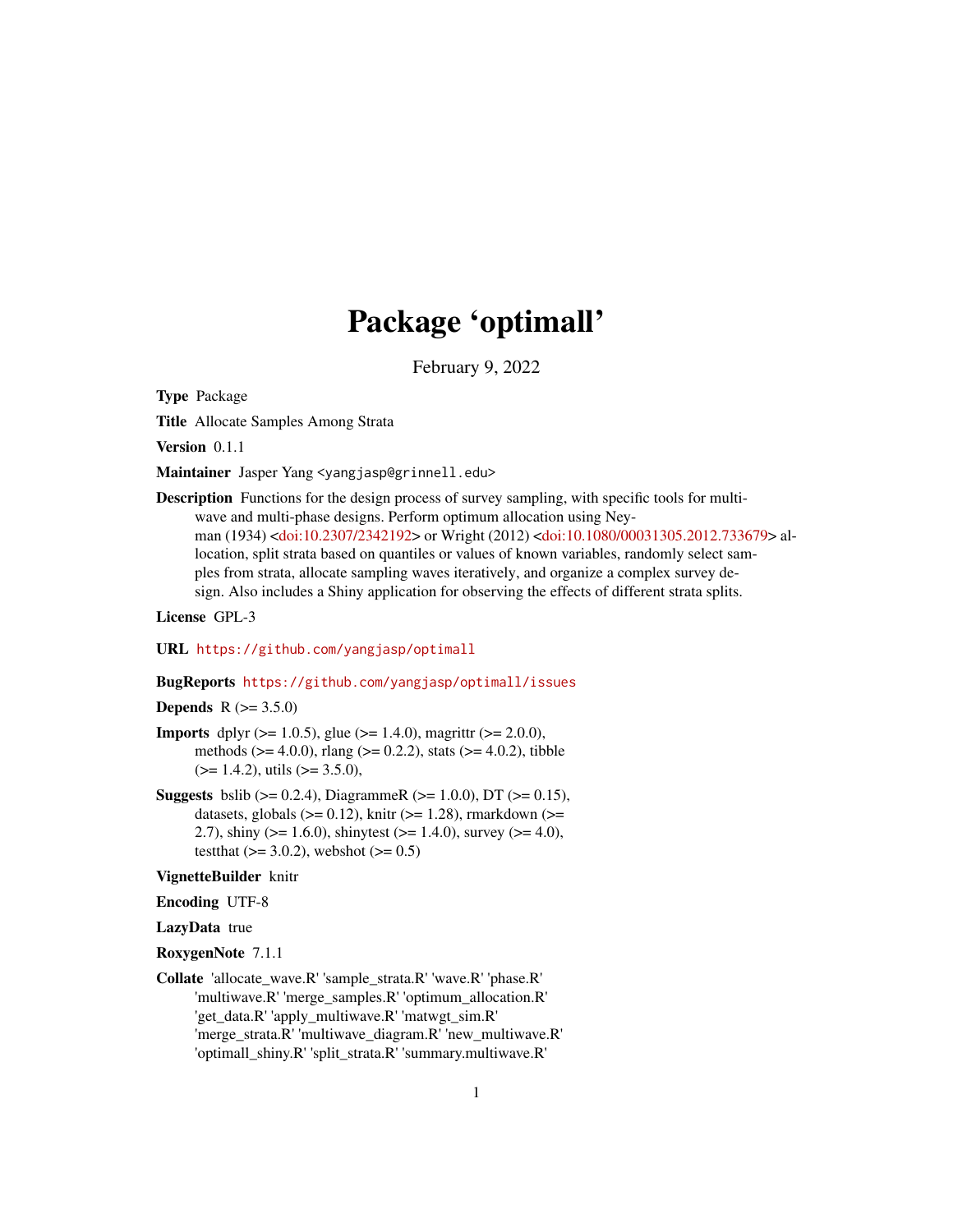# <span id="page-1-0"></span>NeedsCompilation no

Author Jasper Yang [aut, cre], Pamela Shaw [aut], Bryan Shepherd [ctb], Thomas Lumley [ctb], Gustavo Amorim [rev]

# Repository CRAN

Date/Publication 2022-02-09 07:40:05 UTC

# R topics documented:

|       | $apply\_multiwave \dots \dots \dots \dots \dots \dots \dots \dots \dots \dots \dots \dots \dots \dots$ | -5     |
|-------|--------------------------------------------------------------------------------------------------------|--------|
|       |                                                                                                        | $\tau$ |
|       |                                                                                                        | -8     |
|       |                                                                                                        |        |
|       |                                                                                                        |        |
|       |                                                                                                        |        |
|       |                                                                                                        |        |
|       |                                                                                                        |        |
|       |                                                                                                        |        |
|       |                                                                                                        |        |
|       |                                                                                                        |        |
|       |                                                                                                        |        |
|       |                                                                                                        |        |
|       |                                                                                                        |        |
|       |                                                                                                        |        |
|       |                                                                                                        |        |
|       |                                                                                                        |        |
| Index |                                                                                                        | 22     |

allocate\_wave *Adaptive Multi-Wave Sampling*

# Description

Determines the adaptive optimum sampling allocation for a new sampling wave based on results from previous waves. Using Algorithm II from Wright (2014), allocate\_wave calculates the optimum allocation for the *total* number of samples across waves, determines how many were allocated to each strata in previous waves, and allocates the remaining samples to make up the difference.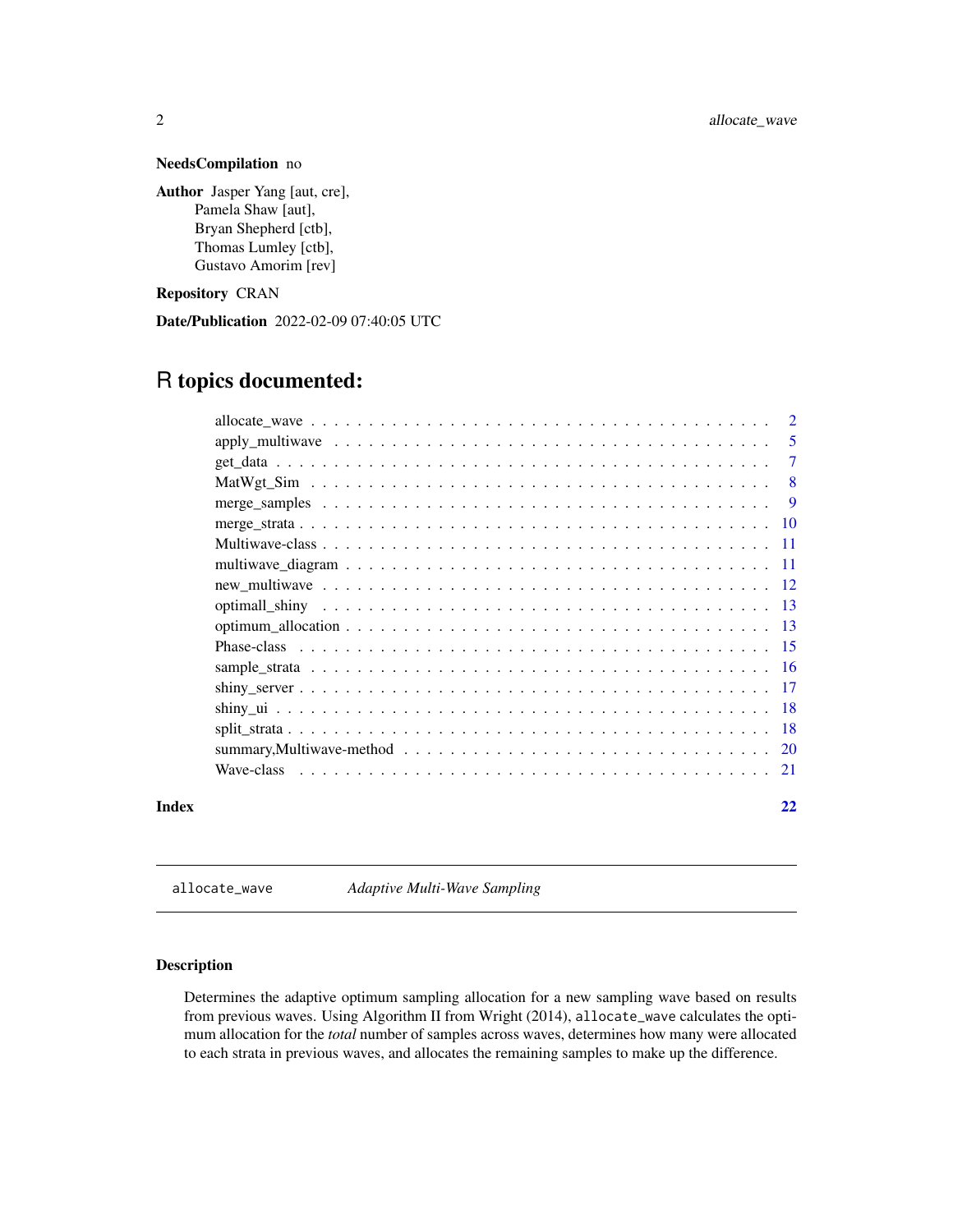# allocate\_wave 3

# Usage

```
allocate_wave(
  data,
  strata,
  y,
  already_sampled,
  nsample,
  method = c("iterative", "simple"),
  detailed = FALSE
\mathcal{L}
```

| data            | A data frame or matrix with one row for each sampling unit, one column speci-<br>fying each unit's stratum, one column holding the value of the continuous vari-<br>able for which the variance should be minimized, and one column containing a<br>binary indicator, already_sampled, specifying whether each unit has already<br>been sampled.                                                                                         |
|-----------------|------------------------------------------------------------------------------------------------------------------------------------------------------------------------------------------------------------------------------------------------------------------------------------------------------------------------------------------------------------------------------------------------------------------------------------------|
| strata          | A character string or vector of character strings specifying the name of columns<br>that indicate the stratum that each unit belongs to.                                                                                                                                                                                                                                                                                                 |
| у               | A character string specifying the name of the continuous variable for which the<br>variance should be minimized.                                                                                                                                                                                                                                                                                                                         |
| already_sampled |                                                                                                                                                                                                                                                                                                                                                                                                                                          |
|                 | A character string specifying the name of a column that contains a binary (Y/N)<br>or 1 /0) indicator specifying whether each unit has already been sampled in a<br>previous wave.                                                                                                                                                                                                                                                       |
| nsample         | The desired sample size of the next wave.                                                                                                                                                                                                                                                                                                                                                                                                |
| method          | A character string specifying the method to be used if at least one group was<br>oversampled. Must be one of:                                                                                                                                                                                                                                                                                                                            |
|                 | • "iterative", the default, will require a longer runtime but may be a more<br>precise method of handling oversampled strata. If there are multiple over-<br>sampled strata, this method closes strata and re-calculates optimum alloca-<br>tion one by one.                                                                                                                                                                             |
|                 | • "simple" closes all oversampled together and re-calculates optimum allo-<br>cation on the rest of the strata only once. In certain cases where many strata<br>have been oversampled in prior waves, it is possible that this method will<br>output a negative value in n_to_sample. When this occurs, the function will<br>print a warning, and it is recommended that the user re-runs the allocation<br>with the 'iterative' method. |
| detailed        | A logical value indicating whether the output dataframe should include details<br>about each stratum including the true optimum allocation without the constraint<br>of previous waves of sampling and stratum standard deviations. Defaults to<br>FALSE. These details are all available from optimum_allocation.                                                                                                                       |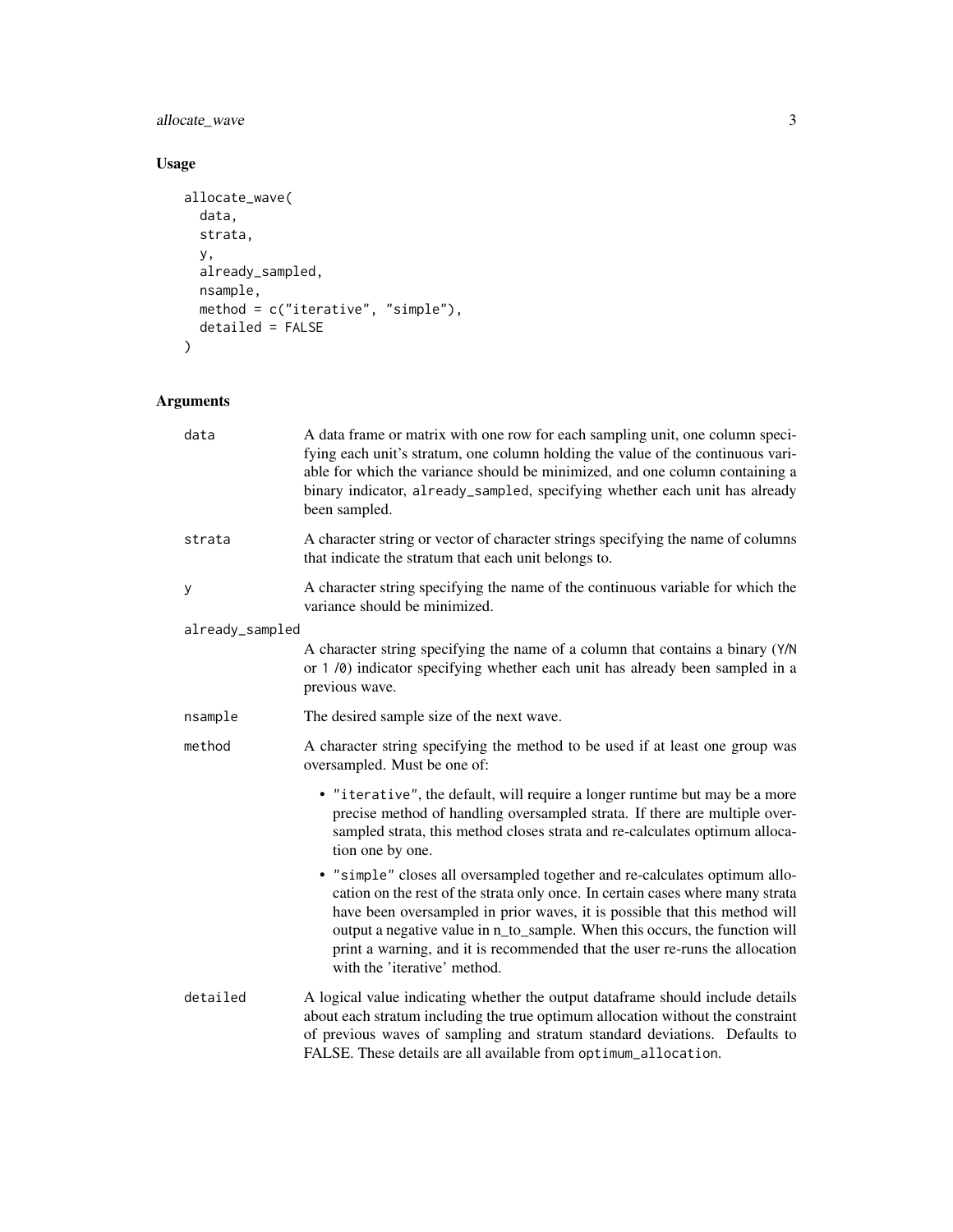#### Details

If the optimum sample size in a stratum is smaller than the amount it was allocated in previous waves, that strata has been *oversampled*. When oversampling occurs, allocate\_wave "closes" the oversampled strata and re-allocates the remaining samples optimally among the open strata. Under these circumstances, the total sampling allocation is no longer optimal, but optimall will output the *most* optimal allocation possible for the next wave.

#### Value

Returns a dataframe with one row for each stratum and columns specifying the stratum name ("strata"), population stratum size ("npop"), cumulative sample in that strata ("nsample\_actual"), prior number sampled in that strata ("nsample\_prior"), and the optimally allocated number of units in each strata for the next wave ("n\_to\_sample").

#### References

McIsaac MA, Cook RJ. Adaptive sampling in two-phase designs: a biomarker study for progression in arthritis. Statistics in medicine. 2015 Sep 20;34(21):2899-912.

Reilly, M., & Pepe, M. S. (1995). A mean score method for missing and auxiliary covariate data in regression models. Biometrika, 82(2), 299-314.

Wright, T. (2014). A Simple Method of Exact Optimal Sample Allocation under Stratification with any Mixed Constraint Patterns, Research Report Series (Statistics #2014-07), Center for Statistical Research and Methodology, U.S. Bureau of the Census, Washington, D.C.

#### Examples

 $\lambda$ 

```
# Create dataframe with a column specifying strata, a variable of interest
# and an indicator for whether each unit was already sampled
set.seed(234)
mydata \leq data.frame(Strata = c(rep(1, times = 20),
                                rep(2, times = 20),
                                rep(3, times = 20),
                     Var = c(rnorm(20, 1, 0.5),
                             rnorm(20, 1, 0.9),
                             rnorm(20, 1.5, 0.9)),
                     AlreadySampled = rep(c(rep(1, times = 5)),rep(0, times = 15),
                                          times = 3))
x <- allocate_wave(
 data = mydata, strata = "Strata",
 y = "Var", already_sampled = "AlreadySampled",
 nsample = 20, method = "simple"
```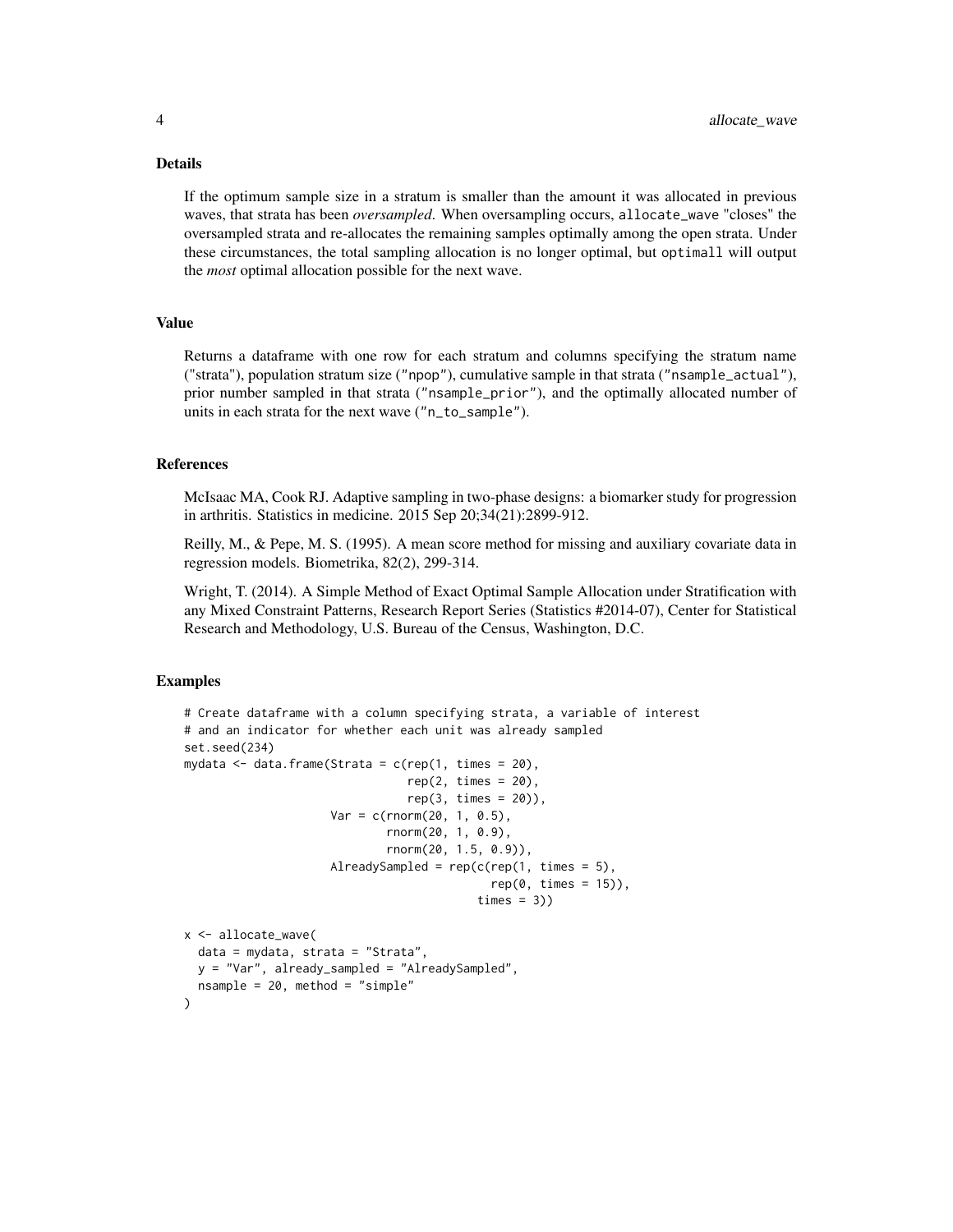<span id="page-4-0"></span>

Given a specified phase and wave of an object of class multiwave, apply\_multiwave applies one of four optimall functions and returns an updated multiwave object with the output of the applied function in its specified slot.

# Usage

```
apply_multiwave(x, phase, wave, fun, ...)
## S4 method for signature 'Multiwave'
apply_multiwave(x, phase, wave, fun, ...)
```

| X     | An Object of class "multiwave"                                                                                                                                                                                                                                                                                                                                                                                                                             |
|-------|------------------------------------------------------------------------------------------------------------------------------------------------------------------------------------------------------------------------------------------------------------------------------------------------------------------------------------------------------------------------------------------------------------------------------------------------------------|
| phase | A numeric or character value specifying the phase of multiwave where the de-<br>sired output should be placed.                                                                                                                                                                                                                                                                                                                                             |
| wave  | A numeric or character value specifying the wave of phase in multiwave where<br>the output should be placed.                                                                                                                                                                                                                                                                                                                                               |
| fun   | A character value specifying the name of the optimall function to apply. The<br>four available functions are: optimum_allocation, allocate_wave, sample_strata,<br>and merge_samples.                                                                                                                                                                                                                                                                      |
|       | • optimum_allocation: Uses the data from the previous wave (or previous<br>phase if wave $= 1$ ) to determine the optimum sampling allocation for the<br>specified wave. If used, the output multiwave object contains an updated<br>"design" slot in the specified wave.                                                                                                                                                                                  |
|       | • allocate_wave: Uses the data from the previous wave (or previous phase<br>if wave $= 1$ ) to determine the optimum sampling allocation for the specified<br>wave. If used, the output multiwave object contains an updated "design"<br>slot in the specified wave.                                                                                                                                                                                       |
|       | • sample_strata: Uses the data from the previous wave (or previous phase<br>if wave $= 1$ ) and design from current wave to generate a vector of ids to<br>sample for the current wave. If used, the output multiwave object contains<br>an updated "samples" slot in the specified wave.                                                                                                                                                                  |
|       | • merge_samples: Uses the data from the previous wave (or previous phase<br>if wave $= 1$ ) and sampled_data from the specified wave to generate the<br>final, merged data for the current wave. If used, the output multiwave<br>object contains an updated "data" slot in the specified wave. Note that<br>merge_samples is already a method for multiwave objects, so calling it<br>through apply_multiwave is the exact same as calling it on its own. |
|       |                                                                                                                                                                                                                                                                                                                                                                                                                                                            |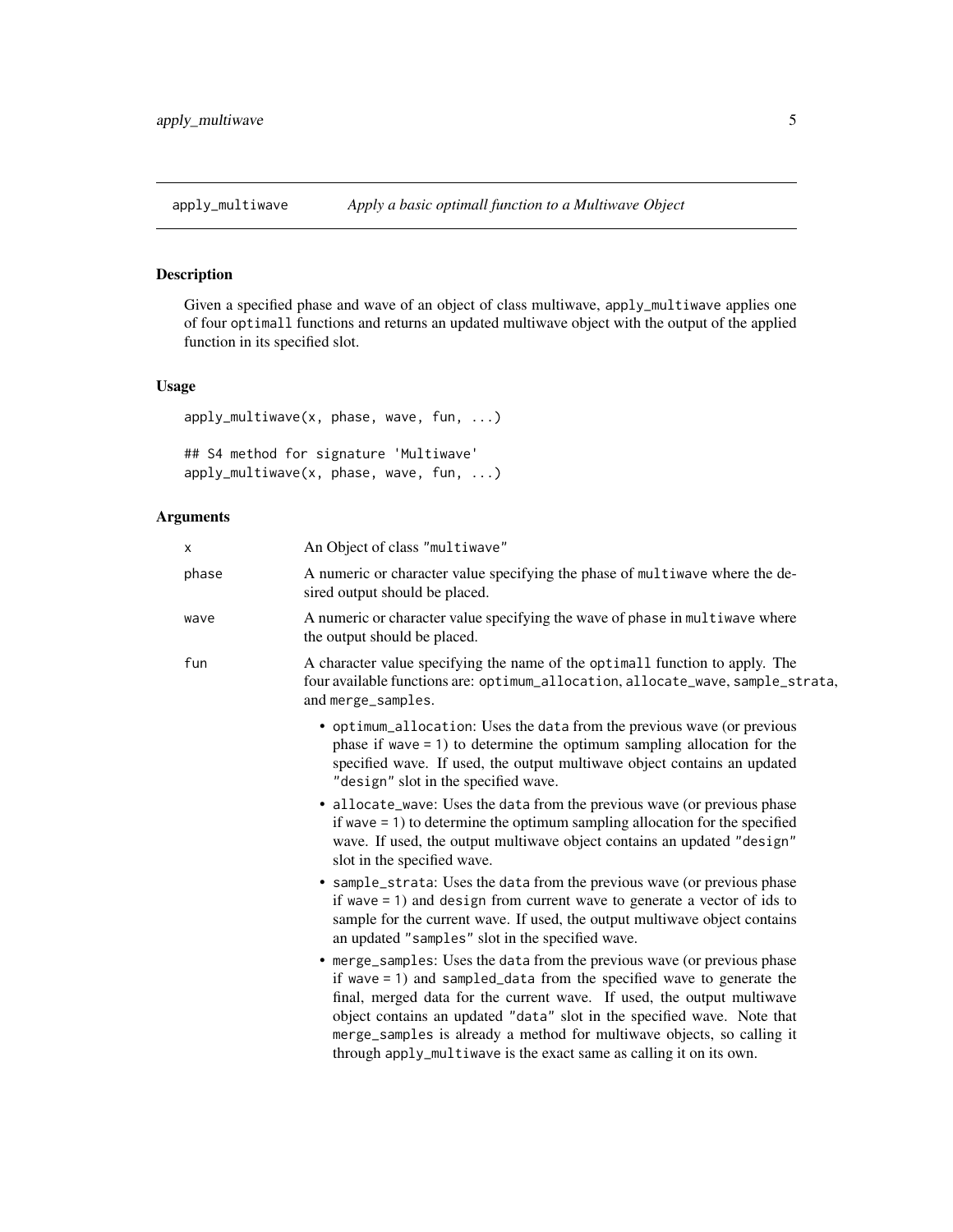See documentation of these functions for more details on the specific uses and arguments.

... Optional arguments to be given to fun. Not necessary if the arguments are already provided as named values in the wave, phase, or overall metadata in the multiwave object. Arguments provided here will override specifications in the metadata if provided in both places.

#### Value

The inputted multiwave object with one slot updated to include the output of the specified function.

Note that the phase and wave arguments specify where the function *output* should be placed. apply\_multiwave will determine where to get the input dataframes from (returning an error if those slots are empty or invalid) given the specified wave for the output. For example, if phase = 2,wave = 2,function = "allocate\_wave", the data to determine the optimum allocation will be taken from the previous wave (phase 2, wave 1) and the output multiwave object will have an updated "design" slot of phase 2, wave 2.

```
library(datasets)
```

```
MySurvey \leq new_multiwave(phases = 2, waves = c(1, 3))
get_data(MySurvey, phase = 1, slot = "data") < -dplyr::select(datasets::iris, -Sepal.Width)
# Get Design by applying optimum_allocation
MySurvey <- apply_multiwave(MySurvey,
  phase = 2, wave = 1,
  fun = "optimum_allocation", strata = "Species",
  y = "Sepal.Length",
  nsample = 15,
  method = "WrightII"
\mathcal{L}# or, we can establish function args in the metadata
get_data(MySurvey, phase = 2, slot = "metadata") <- list(
  strata = "Species",
  nsample = 15,
  y = "Sepal.Length",
  method = "WrightII"
)
# which allows the function to be run without specifying the args
MySurvey <- apply_multiwave(MySurvey,
  phase = 2, wave = 1,
  fun = "optimum_allocation"
)
```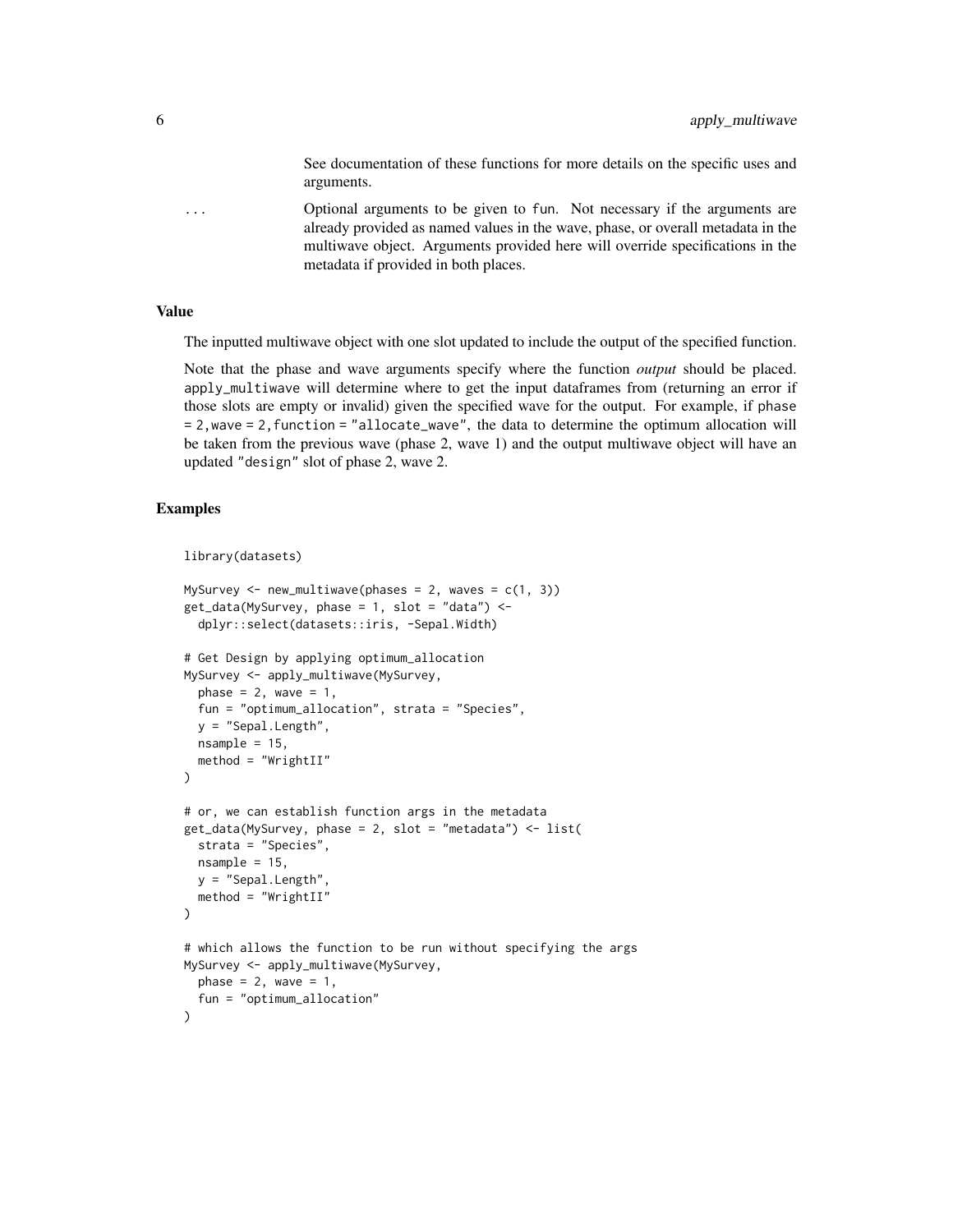<span id="page-6-0"></span>

get\_data is the accessor function for objects of class Multiwave. It can be used to access or write slots.

# Usage

```
get_data(
 x,
 phase = 1,
 wave = NA,
 slot = c("data", "design", "metadata", "samples", "sampled_data")
)
get_data(
  x,
 phase = 1,
 wave = NA,
  slot = c("data", "design", "metadata", "samples", "sampled_data")
) <- value
```
# Arguments

| $\mathsf{x}$ | an object of class 'Multiwave'                                                                                                                                                                                                                        |
|--------------|-------------------------------------------------------------------------------------------------------------------------------------------------------------------------------------------------------------------------------------------------------|
| phase        | a numeric value specifying the phase that should be accessed. To access the<br>overall metadata, set phase $=$ NA. Defaults to 1.                                                                                                                     |
| wave         | a numeric value specifying the wave that should be accessed. Ta access phase<br>metadata, set wave $=$ NA. Defaults to NA.                                                                                                                            |
| slot         | a character value specifying the name of the slot to be accessed. Must be one<br>of "metadata", "design", "samples", "sampled_data", "data". Defaults to<br>"data". See class documentation or package vignettes for more information<br>about slots. |
| value        | value to assign to specified slot                                                                                                                                                                                                                     |

# Value

If accessing a multiwave object slot, returns the specified slot.

# Functions

- get\_data: access slot of multiwave object
- get\_data<-: assign value to slot of a multiwave object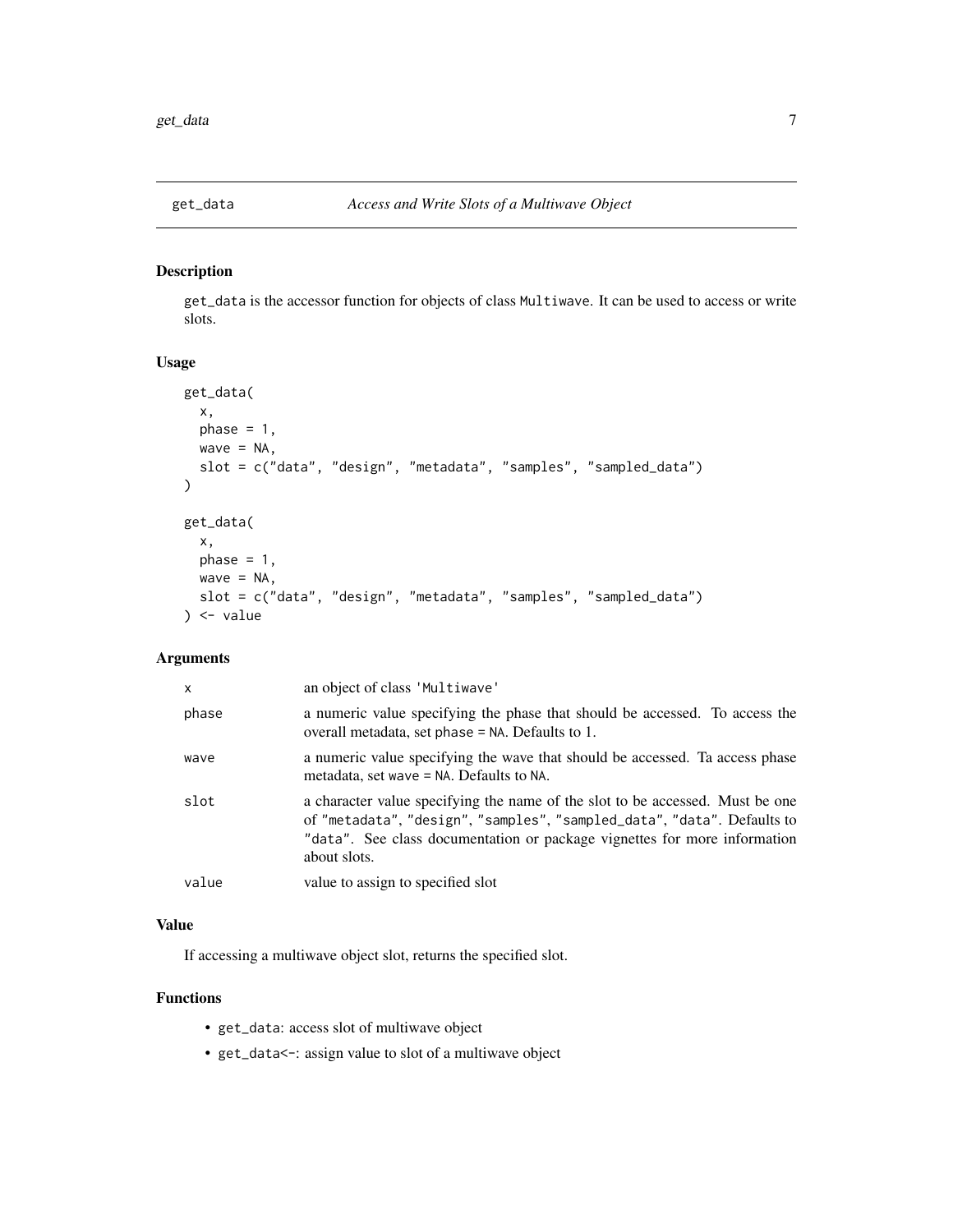#### Examples

```
# Intiate multiwave object
MySurvey \leq new_multiwave(phases = 2, waves = c(1, 3))
# To access overall metadata
get_data(MySurvey, phase = NA, slot = "metadata")
# To write overall metadata
get_data(MySurvey, phase = NA, slot = "metadata") <- list(
  title = "Maternal Weight Survey"
\lambda# To access Phase 2 metadata
get_data(MySurvey, phase = 2, slot = "metadata")
# To access Phase 2, Wave 2 design
get_data(MySurvey, phase = 2, wave = 2, slot = "design")
```
#### MatWgt\_Sim *Example Dataset: Maternal Weights*

#### Description

This SIMULATED dataset contains data on demographic characteristics and clinical data related to childhood obesity for 10335 mother-child pairs. It is used to generate the workflow in the main package vignette. It is based on a study that used multi-wave adaptive sampling to validate electronic health records that target factors related to childhood obesity (see https://www.pcori.org/researchresults/2017/developin-methods-estimate-and-address-errors-studies-using-electronic-health).

#### Format

MatWgt\_Sim: a data frame with 10335 rows and 6 columns

id unique ID for each mother-child pair

mat\_weight\_true true (but unknown in phase 1) mother weight change during pregnancy

mat\_weight\_est estimated mother weight change during pregnancy based on error-prone phase-1 measurement

race specifies mother's race

diabetes binary indicator for diabetes in the mother

obesity binary indicator for childhood obesity in child

#### Details

See package vignettes for more details.

<span id="page-7-0"></span>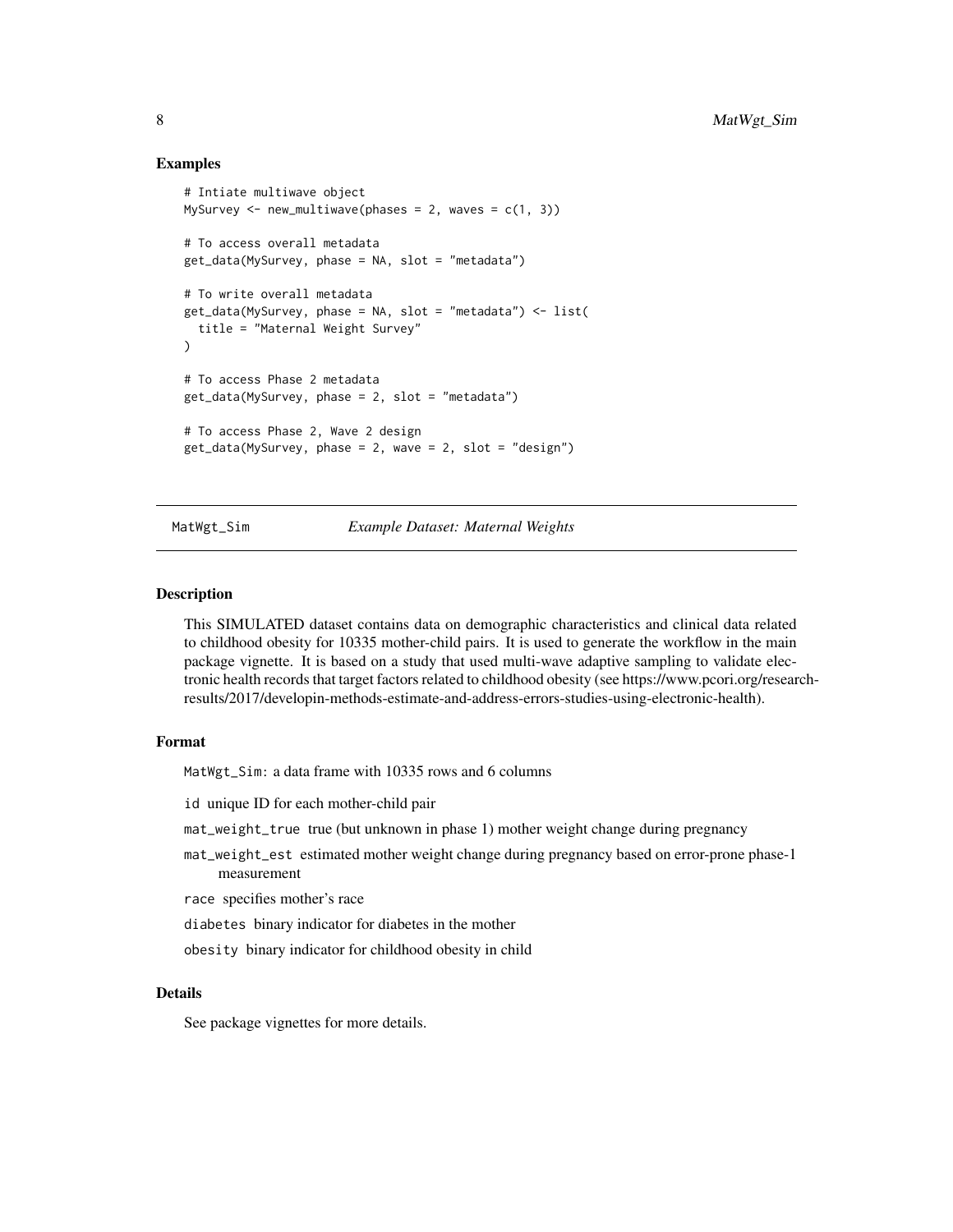<span id="page-8-0"></span>In an object of class "Mutiwave", merge\_samples creates a dataframe in the "data" slot of the specified wave by merging the dataframe in the "sampled data" slot with the dataframe in the "data" slot of the previous wave.

#### Usage

```
merge_samples(x, phase, wave, id = NULL, sampled_ind = "already_sampled_ind")
```
#### Arguments

| $\mathsf{x}$ | an object of class "Multiwave".                                                                                                                                                                                                                                                                                  |
|--------------|------------------------------------------------------------------------------------------------------------------------------------------------------------------------------------------------------------------------------------------------------------------------------------------------------------------|
| phase        | A numeric value specifying the phase of the Multiwave object that the specified<br>wave is in. Cannot be phase 1.                                                                                                                                                                                                |
| wave         | A numeric value specifying the wave of the Multiwave object that the merge<br>should be performed in. This wave must have a valid data frame in the "sampled"<br>data" slot. The previous wave, taken as the final wave of the previous phase if<br>wave $= 1$ , must have a valid dataframe in the "data" slot. |
| id           | A character value specifying the name of the column holding unit ids. Taken<br>from wave, phase, or overall metadata (searched for in that order) if NULL. De-<br>faults to NULL.                                                                                                                                |
| sampled_ind  | a character value specifying the name of the column that should hold the indica-<br>tor of whether each unit has already been sampled in the current phase.                                                                                                                                                      |

#### Details

If a column name in the "sampled data" matches a column name in the "data" slot of the previous wave, these columns will be merged into one column with the same name in the output dataframe. For ids that have non-missing values in both columns of the merge, the value from "sampled\_data" will overwrite the previous value and a warning will be printed. All ids present in the "data" from the previous wave but missing from "sampled\_data" will be given NA values for the newly merged variables

Columns in "sampled\_data" that do not match names of the "data" from the previous wave will be added as new columns in the output dataframe. All ids that do not appear in "sampled\_data" will receive NA values for these new variables.

#### Value

A Multiwave object with the merged dataframe in the "data" slot of the specified wave.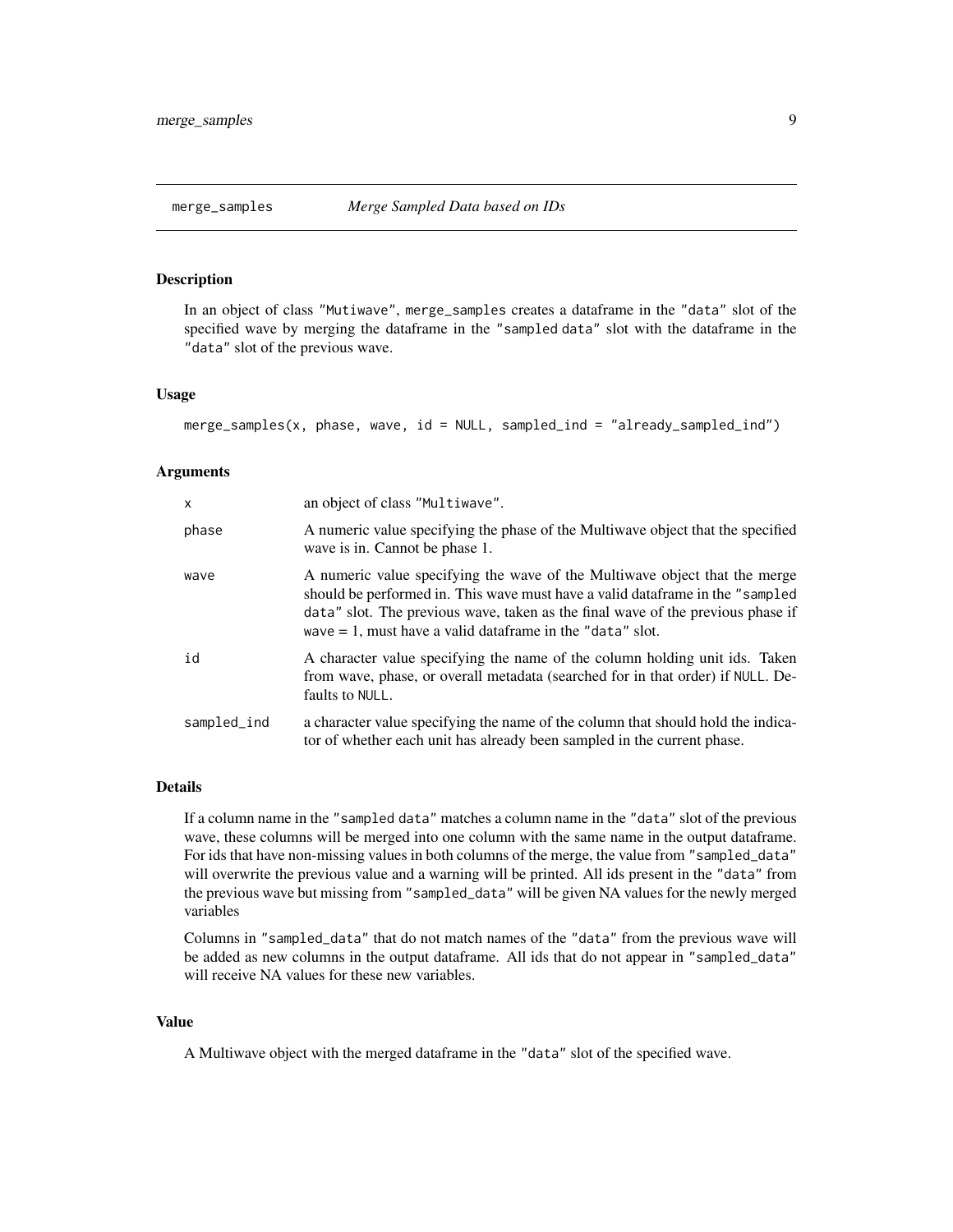#### Examples

```
library(datasets)
iris \leq data.frame(iris, id = 1:150)
MySurvey \leq new_multiwave(phases = 2, waves = c(1, 3))
get_data(MySurvey, phase = 1, slot = "data") < -data.frame(dplyr::select(iris, -Sepal.Width))
get_data(MySurvey, phase = 2, wave = 1, slot = "sampled_data") <-
  dplyr::select(iris, id, Sepal.Width)[1:40, ]
MySurvey \leq merge_samples(MySurvey, phase = 2, wave = 1, id = "id")
```
merge\_strata *Merge Strata*

# Description

Merges multiple pre-defined sampling strata into a single stratum.

#### Usage

merge\_strata(data, strata, merge, name = NULL)

### Arguments

| data   | a data frame or matrix with one row for each sampling unit, one column, strata,<br>specifying each unit's current stratum, and any other relevant columns. |
|--------|------------------------------------------------------------------------------------------------------------------------------------------------------------|
| strata | a character string specifying the name of the column that defines each unit's<br>current strata.                                                           |
| merge  | the names of the strata to be merged, exactly as they appear in strata.                                                                                    |
| name   | a character name for the new stratum. Defaults to NULL, which pastes the old<br>strata names together to create the new stratum name.                      |

# Value

Returns the input dataframe with a new column named 'new\_strata' that holds the name of the stratum that each sample belongs to after the merge. The column containing the previous strata names is retained and given the name 'old\_strata'.

```
x <- merge_strata(iris,
 strata = "Species",
  merge = c("virginica", "versicolor"), name = "v_species"
)
```
<span id="page-9-0"></span>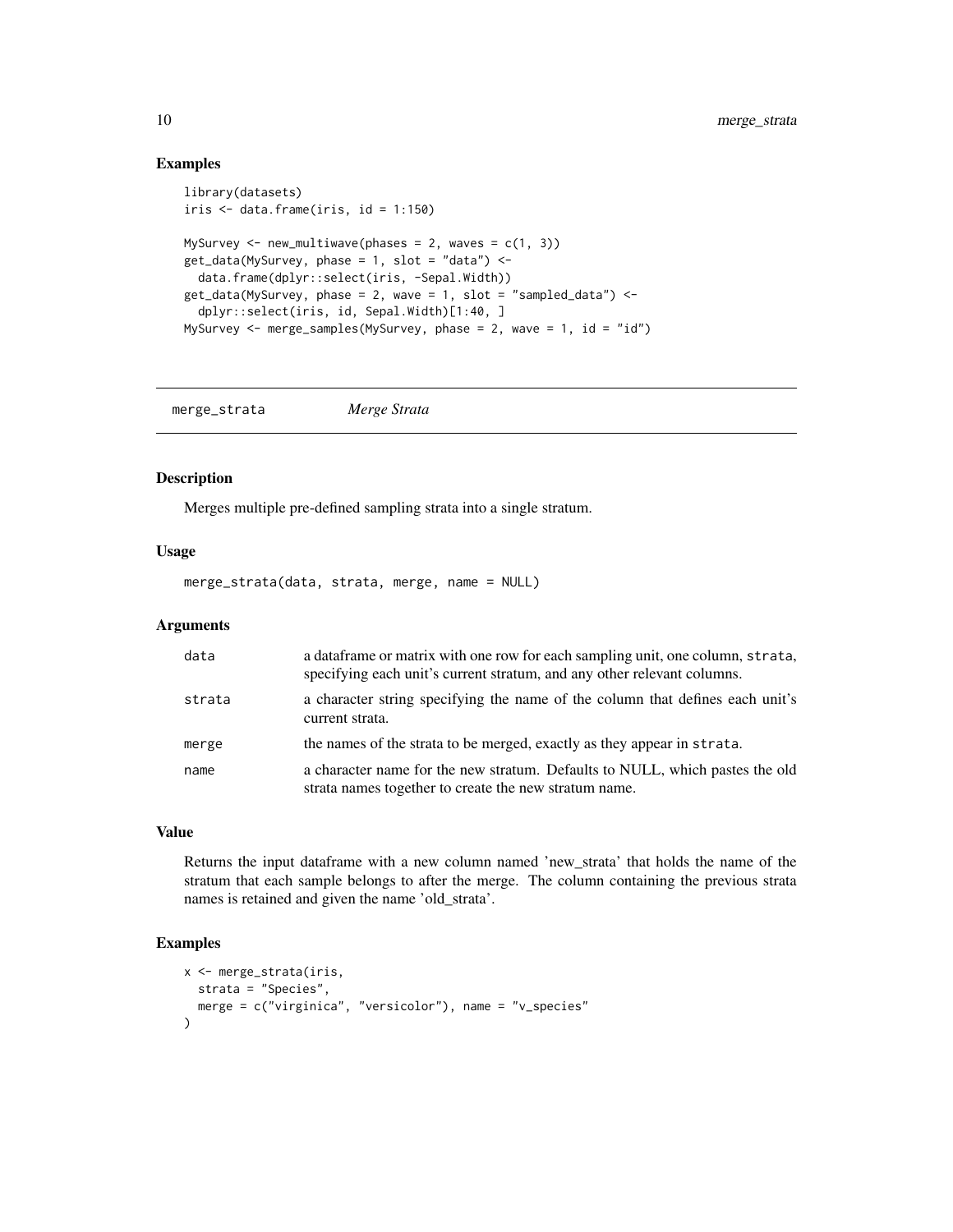<span id="page-10-0"></span>

optimall defines three S4 classes for organizing the multi-wave sampling workflow: Wave, Phase, and Multiwave. An object of class Multiwave holds metadata and a list of objects of class Phase, which in turn holds metadata and a list of objects of class Wave. These three object classes are used together to organize the workflow of multi-wave sampling designs.

#### **Slots**

metadata A list of elements that describe the entire survey. The list is empty upon initialization of the multiwave object, but the user may add anything to it as they see fit. It may include a "title".

phases A list of objects of class Phase (see other class documentation).

multiwave\_diagram *Print Summary Diagram of Multiwave Object*

#### Description

Takes a multiwave object as input and plots a diagram of its structure in the plotting window using grViz() from the DiagrammeR package. Red boxes indicate slots that have not yet been filled, blue boxes indicate that the slot is filled.

#### Usage

```
multipulative\_diagram(x, height = NULL, width = NULL)
```
#### Arguments

| $\mathsf{x}$ | An object of class multiwave.                                                              |
|--------------|--------------------------------------------------------------------------------------------|
| height       | The height in pixels of the diagram. Defaults to NULL, which produces default<br>height.   |
| width        | The width in pixels of the diagram. Defaults to NULL, which produces the default<br>width. |

# Value

Returns an object of class htmlwidget displaying the structure of the x.

```
MySurvey \leq new_multiwave(phases = 2, waves = c(1, 3))
multiwave_diagram(MySurvey)
```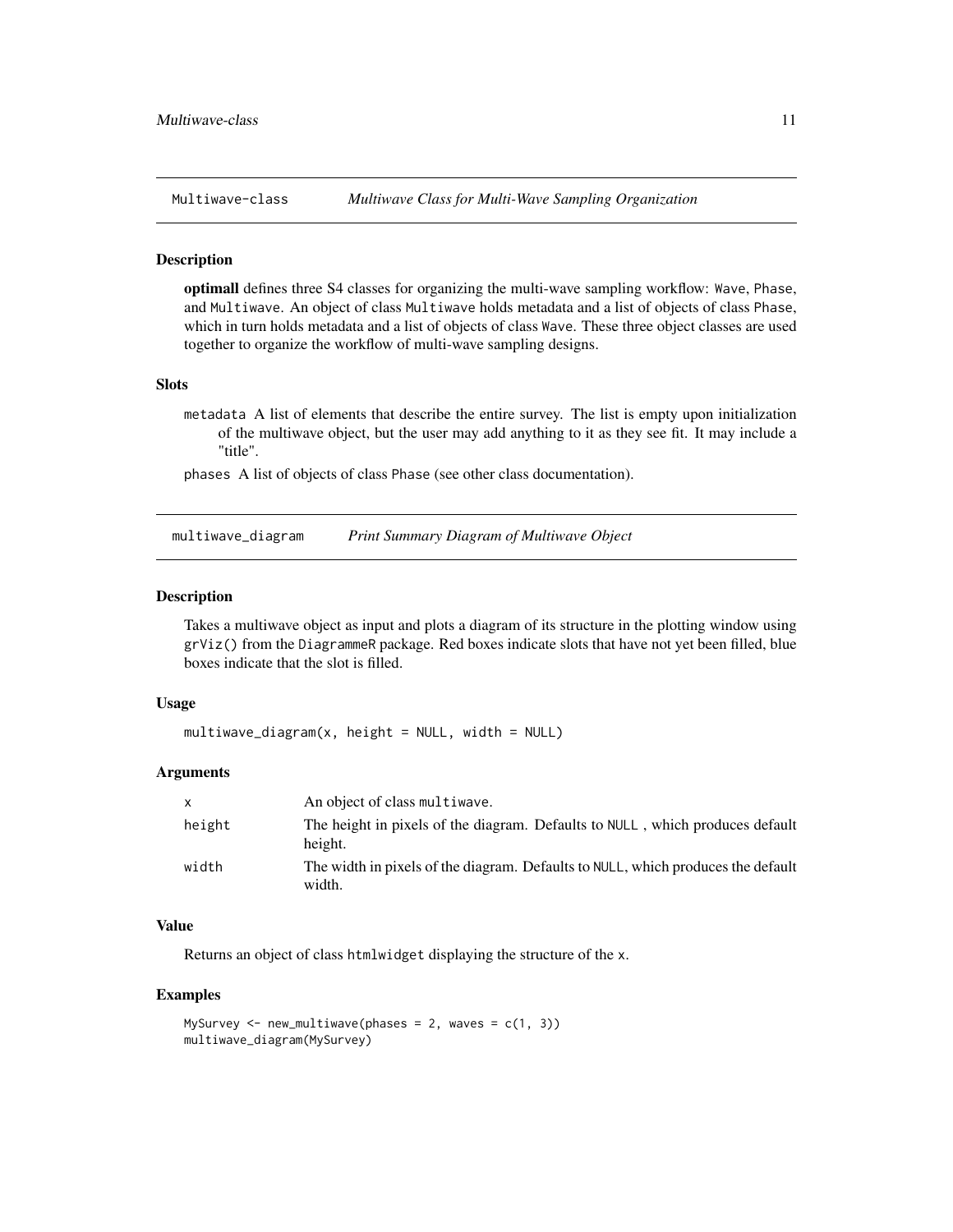<span id="page-11-0"></span>

Creates an Object of Class Multiwave with the specified number of phases and waves. All contents will be NULL upon initialization, but the object contains a framework for contents to be added to during the survey design and sample collection process. Currently, multiwave objects may only have one wave in Phase 1.

#### Usage

```
new_multiwave(phases, waves, metadata = list(), phase1 = data.frame())
```
#### Arguments

| phases   | A numeric value specifying the number of phases in the survey design.                                                                                 |
|----------|-------------------------------------------------------------------------------------------------------------------------------------------------------|
| waves    | A vector of numeric values specifying the number of waves in each phase of the<br>survey design. Length must match the number of phases and the first |
| metadata | A list containing the survey metadata. Defaults to an empty list.                                                                                     |
| phase1   | A data frame containing the phase 1 data of the survey. Defaults to an empty<br>dataframe.                                                            |

#### Value

Returns an object of class Multiwave that stores all relevant data from the survey design in an organized and easy-to-access manner. See package vignettes or class documentation for more information.

```
# Initialize a multiwave object for a two-phase sampling design that will
# sample over three waves in the second phase
multiwave_object <- new_multiwave(phases = 2, waves = c(1, 3))
# If we already have the phase 1 data and want to add a title to the survey
# metadata, we can initialize the object with these included.
library(datasets)
multiwave_object <- new_multiwave(
  phases = 2, waves = c(1, 3),
  metadata = list(title = "my two-phase survey"), phase1 = iris)
```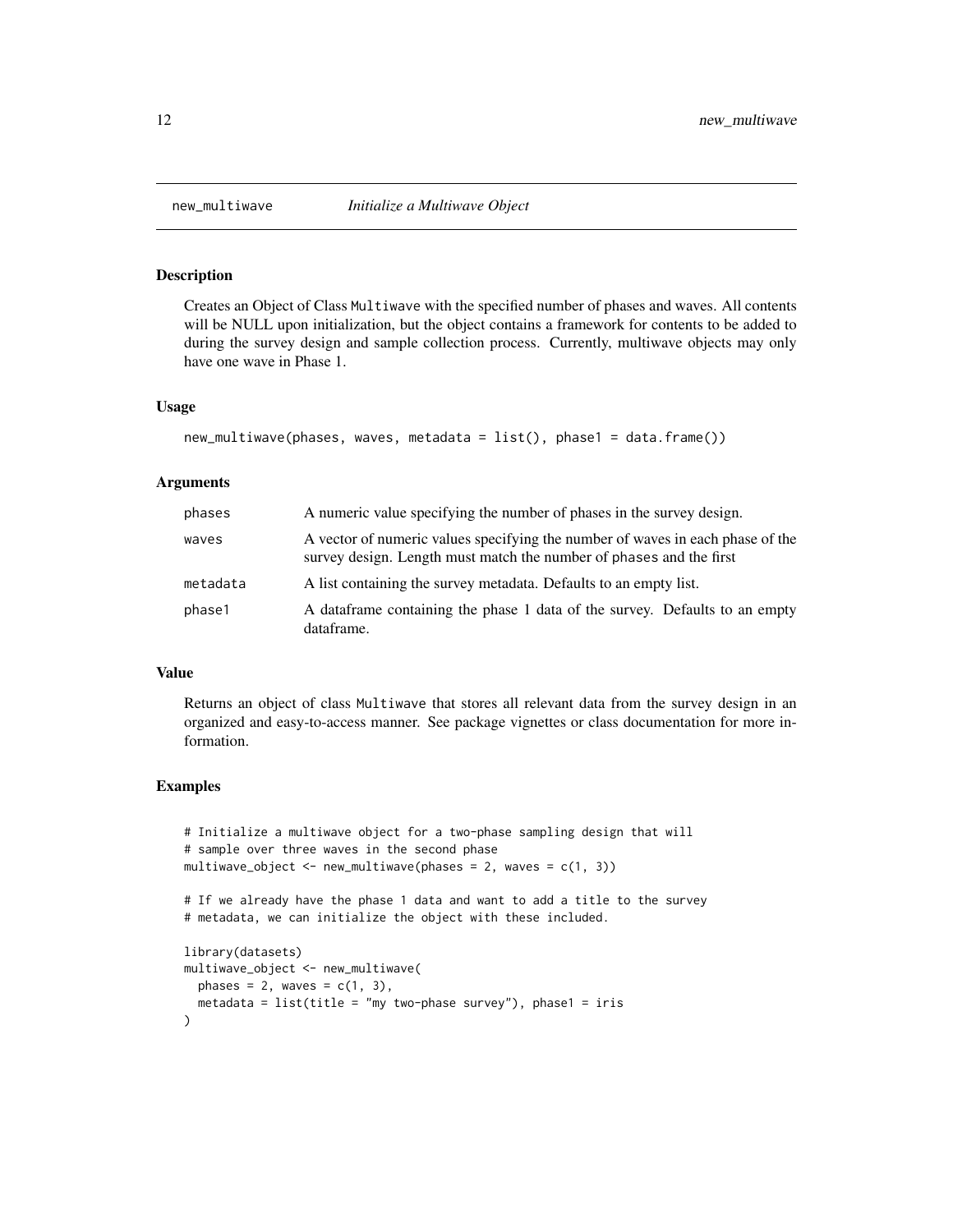<span id="page-12-0"></span>

Launches an R Shiny application locally. This app can be used to interactively split strata and determine how the results affect optimum allocation of a fixed number of samples. It accepts .csv and .rds files as well as .rda files that contain a single dataset. See vignette titled "Splitting Strata with Optimall Shiny" for more information.

#### Usage

```
optimall_shiny(...)
```
#### Arguments

... Optional arguments to pass to shiny::runApp. display.mode is already set to normal.

#### Value

Launches an R Shiny application locally.

optimum\_allocation *Optimum Allocation*

#### Description

Determines the optimum sampling fraction and sample size for each stratum in a stratified random sample, which minimizes the variance of the sample mean according to Neyman Allocation or Exact Optimum Sample Allocation (Wright 2014).

## Usage

```
optimum_allocation(
  data,
  strata,
  y = NULL,sd_h = NULL,N_h = NULL,
  nsample = NULL,
  ndigits = 2,
  method = c("WrightII", "WrightI", "Neyman"),
  allow.na = FALSE
)
```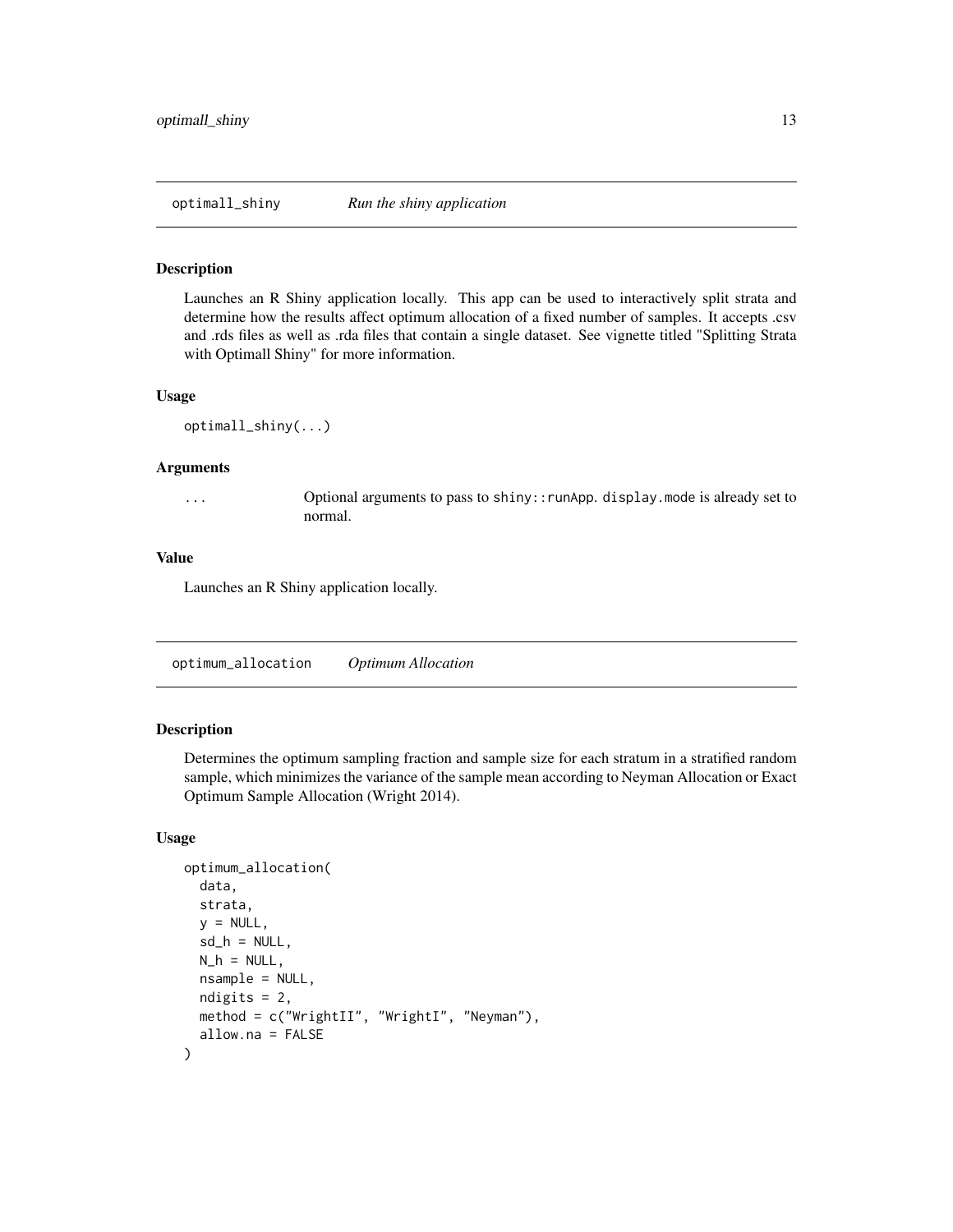| data     | A data frame or matrix with at least one column specifying each unit's stratum,<br>and either 1) a second column holding the value of the continuous variable for<br>which the sample mean variance should be minimized $(y)$ or 2) two columns:<br>one holding the the within-stratum standard deviation for the variable of interest<br>(sd_h) and another holding the stratum sample sizes (N_h). If data contains<br>a column y holding values for the variable of interest, then data should have<br>one row for each sampled unit. If data holds sd_h and N_h, the within-stratum<br>standard deviations and population sizes, then data should have one row per<br>stratum. Other columns are allowed but will be ignored. |
|----------|-----------------------------------------------------------------------------------------------------------------------------------------------------------------------------------------------------------------------------------------------------------------------------------------------------------------------------------------------------------------------------------------------------------------------------------------------------------------------------------------------------------------------------------------------------------------------------------------------------------------------------------------------------------------------------------------------------------------------------------|
| strata   | a character string or vector of character strings specifying the name(s) of columns<br>which specify the stratum that each unit belongs to. If multiple column names<br>are provided, each unique combination of values in these columns is taken to<br>define one stratum.                                                                                                                                                                                                                                                                                                                                                                                                                                                       |
| у        | a character string specifying the name of the continuous variable for which the<br>variance should be minimized. Defaults to NULL and should be left as NULL when<br>data holds stratum standard deviations and sample sizes instead of individual<br>sampling units.                                                                                                                                                                                                                                                                                                                                                                                                                                                             |
| sd_h     | a character string specifying the name of the column holding the within-stratum<br>standard deviations for each stratum. Defaults to NULL and should be left as<br>NULL when data holds individual sampling units.                                                                                                                                                                                                                                                                                                                                                                                                                                                                                                                |
| $N_h$    | a character string specifying the name of the column holding the population<br>stratum sizes for each stratum. Defaults to NULL and should be left as NULL<br>when data holds individual sampling units.                                                                                                                                                                                                                                                                                                                                                                                                                                                                                                                          |
| nsample  | the desired total sample size. Defaults to NULL.                                                                                                                                                                                                                                                                                                                                                                                                                                                                                                                                                                                                                                                                                  |
| ndigits  | a numeric value specifying the number of digits to which the standard deviation<br>and stratum fraction should be rounded. Defaults to 2.                                                                                                                                                                                                                                                                                                                                                                                                                                                                                                                                                                                         |
| method   | a character string specifying the method of optimum sample allocation to use.<br>Must be one of:                                                                                                                                                                                                                                                                                                                                                                                                                                                                                                                                                                                                                                  |
|          | . "WrightII", the default, uses Algorithm II from Wright (2014) to deter-<br>mine the optimum allocation of a fixed sample size across the strata. It<br>requires that at least two samples are allocated to each stratum.                                                                                                                                                                                                                                                                                                                                                                                                                                                                                                        |
|          | • "WrightI" uses Wright's Algorithm I to determine the optimum sample<br>allocation. It only requires that at least one sample is allocated to each<br>stratum, and can therefore lead to a biased variance estimate.                                                                                                                                                                                                                                                                                                                                                                                                                                                                                                             |
|          | • "Neyman" uses the standard method of Neyman Allocation to determine the<br>optimum sample allocation. When nsample = NULL, the optimal sampling<br>fraction is calculated and returned. When a numeric value is specified for<br>nsample, then the number allocated to each stratum is the optimal sampling<br>fraction times nsample rounded to the nearest integer, which may no longer<br>be optimall.                                                                                                                                                                                                                                                                                                                       |
| allow.na | logical input specifying whether y should be allowed to have NA values. De-<br>faults to FALSE.                                                                                                                                                                                                                                                                                                                                                                                                                                                                                                                                                                                                                                   |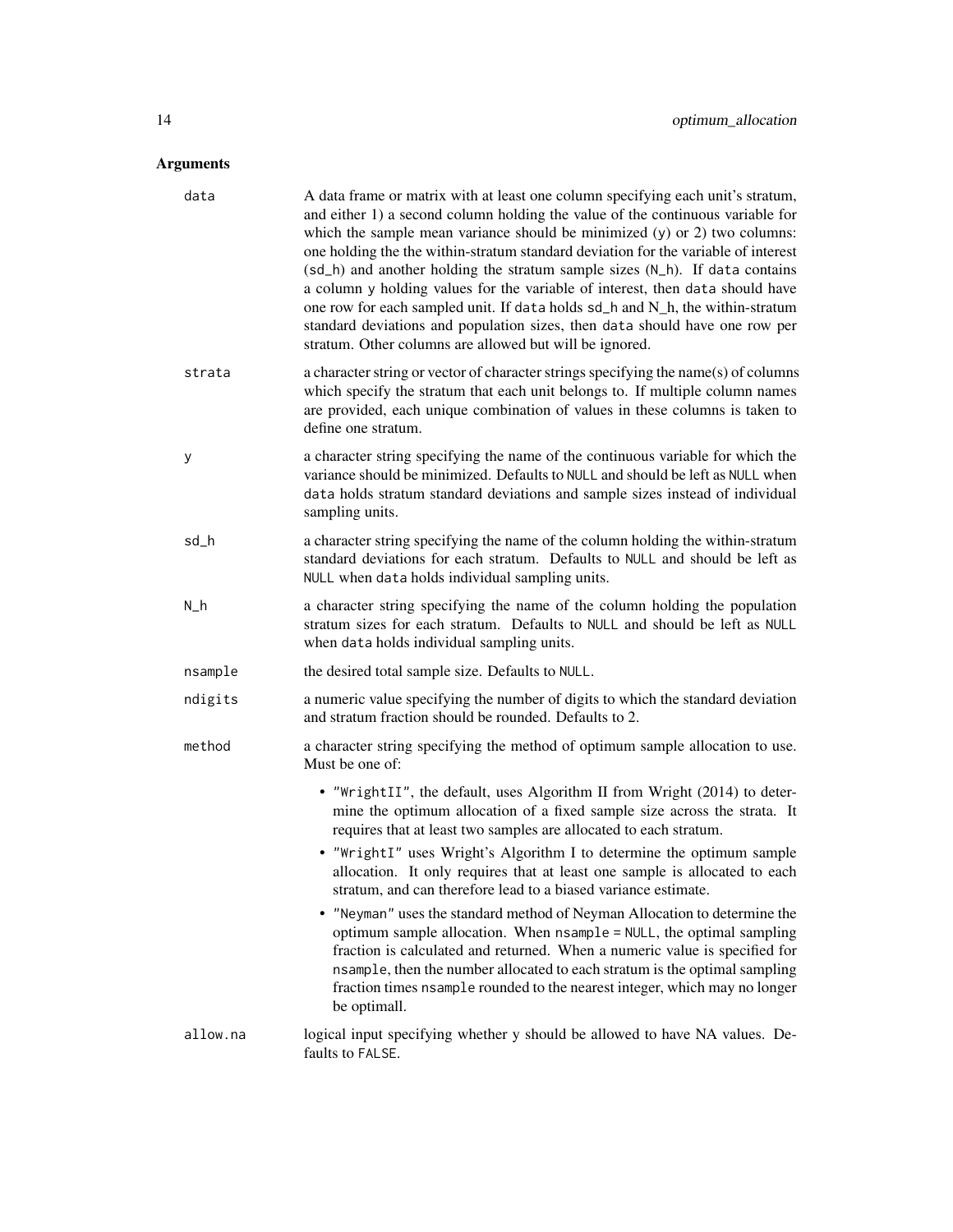#### <span id="page-14-0"></span>Phase-class 15

### Value

Returns a data frame with the specified total sample size, nsample, allocated across strata or the sampling fractions if nsample is NULL.

#### References

Wright, T. (2014). A Simple Method of Exact Optimal Sample Allocation under Stratification with any Mixed Constraint Patterns, Research Report Series (Statistics #2014-07), Center for Statistical Research and Methodology, U.S. Bureau of the Census, Washington, D.C.

#### Examples

```
optimum_allocation(
  data = iris, strata = "Species", y = "Sepal.Length",
  nsample = 40, method = "WrightII"
)
# Or if input data is summary of strata sd and N:
iris_summary <- data.frame(
  strata = unique(iris$Species),
  size = c(50, 50, 50),
  sd = c(0.3791, 0.3138, 0.3225)
)
optimum_allocation(
  data = iris_summary, strata = "strata",
  sd_h = "sd", N_h = "size",nsample = 40, method = "WrightII"
)
```
Phase-class *Phase Class for Multi-Wave Sampling Organization*

#### Description

optimall defines three S4 classes for organizing the multi-wave sampling workflow: Wave, Phase, and Multiwave. An object of class Multiwave holds metadata and a list of objects of class Phase, which in turn holds metadata and a list of objects of class Wave. These three object classes are used together to organize the workflow of multi-wave sampling designs.

#### **Slots**

metadata A list containing the phase metadata

waves A list of objects of class Wave, each element representing one wave of the phase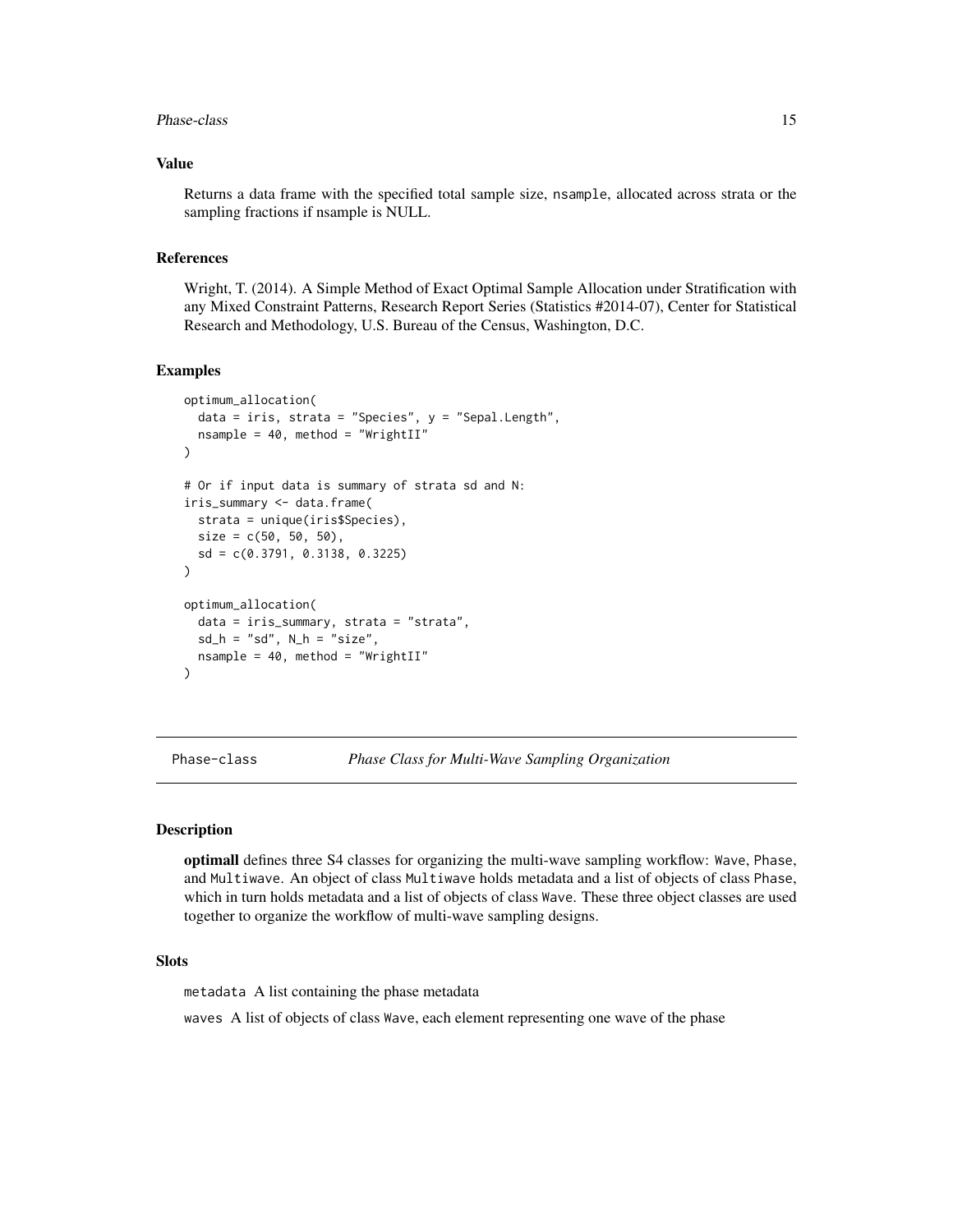Requires two dataframes or matrices: data with a column strata which specifies stratum membership for each unit in the population and a second dataframe design\_data with one row per strata level with a column design\_strata that indicates the unique levels of strata in data and n\_allocated that specifies the number to be sampled from each stratum. sample\_strata selects the units to sample by selecting a random sample of the desired size within each stratum. The second dataframe can be the output of allocate\_wave() or optimum\_allocation().

# Usage

```
sample_strata(
  data,
  strata,
  id,
  already_sampled = NULL,
  design_data,
  design_strata = "strata",
 n_allocated = "n_to_sample"
)
```

| data            | A data frame or matrix with one row for each sampling unit in the population,<br>one column specifying each unit's stratum, and one column with a unique iden-<br>tifier for each unit.                                |  |
|-----------------|------------------------------------------------------------------------------------------------------------------------------------------------------------------------------------------------------------------------|--|
| strata          | a character string specifying the name of column in data which indicates stra-<br>tum membership.                                                                                                                      |  |
| id              | a character string specifying the name of the column in data that uniquely iden-<br>tifies each unit.                                                                                                                  |  |
| already_sampled |                                                                                                                                                                                                                        |  |
|                 | a character sting specifying the name of the column in data which indicates (1/0)<br>or Y/N) whether a unit has already been sampled in a prior wave. Defaults to<br>NULL which means that none have been sampled yet. |  |
| design_data     | a data frame or matrix with one row for each stratum that subdivides the popu-<br>lation, one column specifying the stratum name, and one column indicating the<br>number of samples allocated to each stratum.        |  |
| design_strata   | a character string specifying the name of the column in design_data that con-<br>tains the stratum levels. Defaults to "strata".                                                                                       |  |
| n_allocated     | a character string specifying the name of the column in design_data that indi-<br>cates the n allocated to each stratum. Defaults to "n_to_sample".                                                                    |  |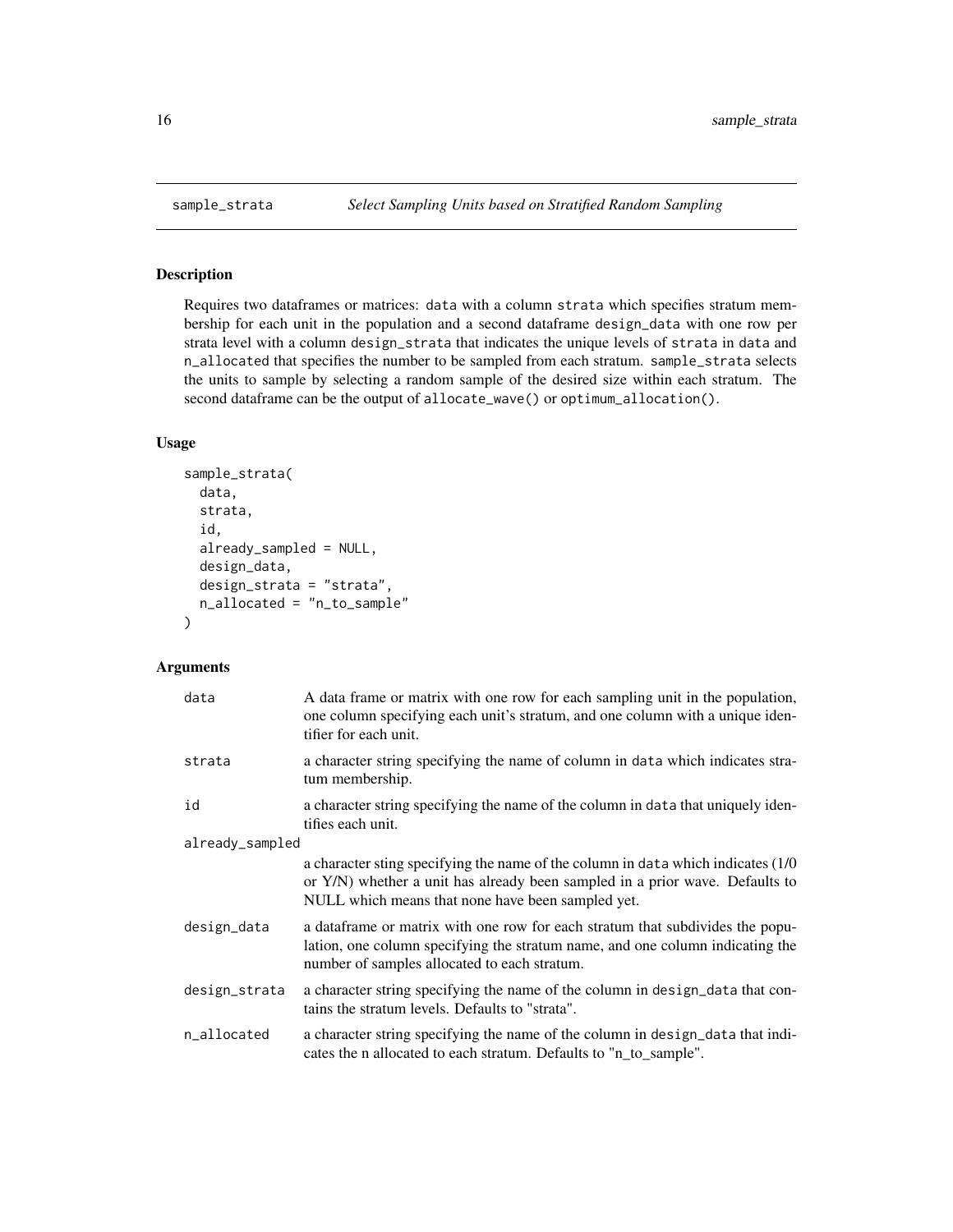# <span id="page-16-0"></span>shiny\_server 17

#### Value

returns data as a dataframe with a new column named "sample\_indicator" containing a binary (1/0) indicator of whether each unit should be sampled.

# Examples

```
# Define a design dataframe
design <- data.frame(
  strata = c("setosa", "virginica", "versicolor"),
  n_to_sample = c(5, 5, 5)\mathcal{L}# Make sure there is an id column
iris$id <- 1:nrow(iris)
# Run
sample_strata(
  data = iris, strata = "Species", id = "id",
  design_data = design, design_strata = "strata", n_allocated = "n_to_sample"
)
# If some units had already been sampled
iris$already_sampled <- rbinom(nrow(iris), 1, 0.25)
sample_strata(
 data = iris, strata = "Species", id = "id",
  already_sampled = "already_sampled",
  design_data = design, design_strata = "strata", n_allocated = "n_to_sample"
)
```
shiny\_server *Server logic for Interactive Shiny for Optimall.*

#### Description

Server logic for Interactive Shiny for Optimall.

#### Usage

shiny\_server(input, output, session)

| input   | input for Shiny server.     |
|---------|-----------------------------|
| output  | output for by Shiny server. |
| session | session for Shiny server.   |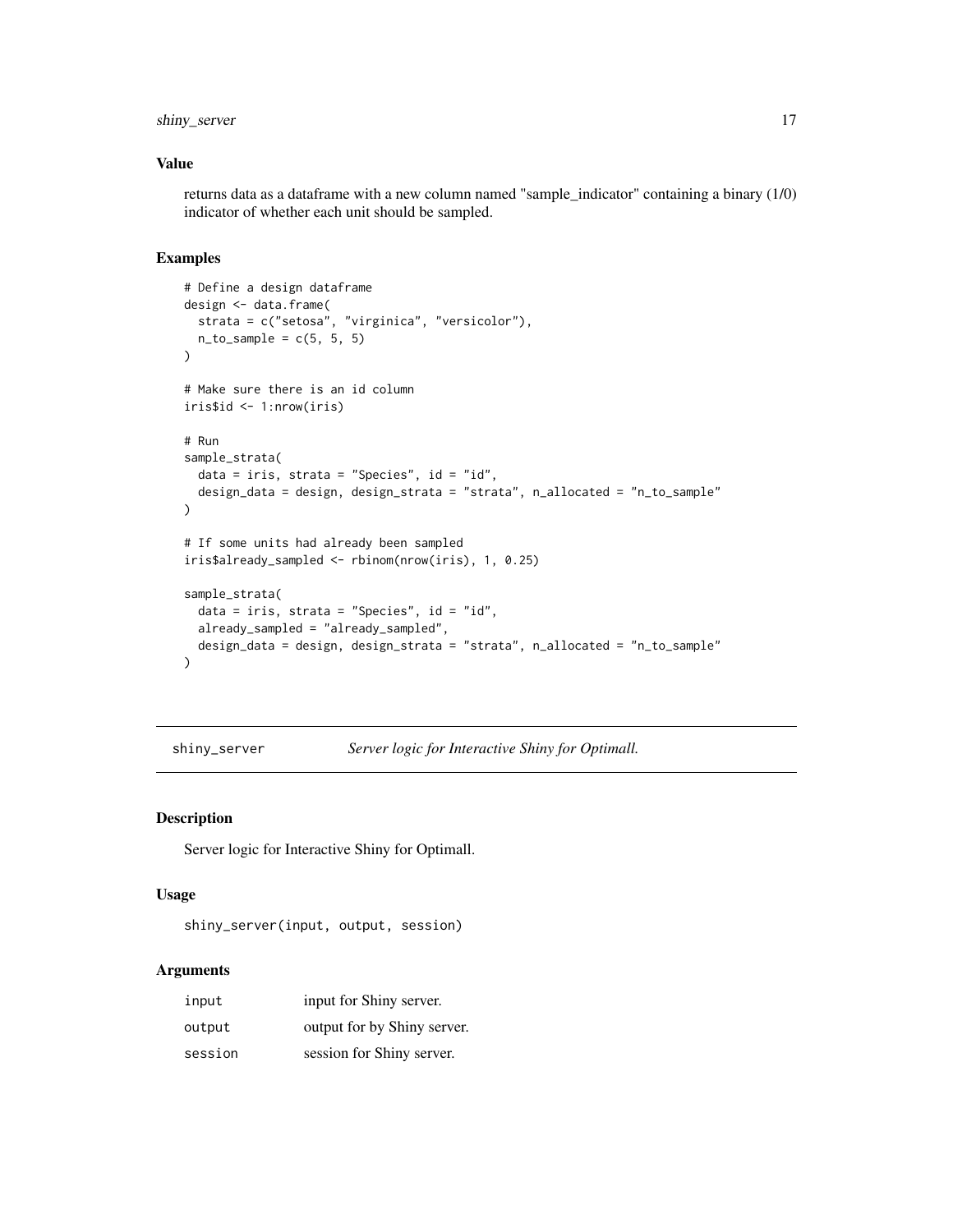Defines server logic for Shiny app that can be loaded with optimall\_shiny().

shiny\_ui *UI for Shiny App for Splitting Strata with Optimum Allocation*

# Description

UI for Shiny App for Splitting Strata with Optimum Allocation

# Usage

shiny\_ui()

# Value

Creates the UI for the Shiny app that is loaded with optimall\_shiny.

split\_strata *Split Strata*

# Description

Splits pre-defined sampling strata based on values of a continuous or categorical variable.

#### Usage

```
split_strata(
  data,
  strata,
  split = NULL,split_var,
  type = "global quantile",
  split_at = 0.5,trunc = NULL
\mathcal{L}
```

| data   | a data frame or matrix with one row for each sampling unit, one column speci-   |
|--------|---------------------------------------------------------------------------------|
|        | fying each unit's current stratum, one column containing the continuous or cat- |
|        | egorical values that will define the split, and any other relevant columns.     |
| strata | a character string specifying the name of the column that defines each unit's   |
|        | current strata.                                                                 |

<span id="page-17-0"></span>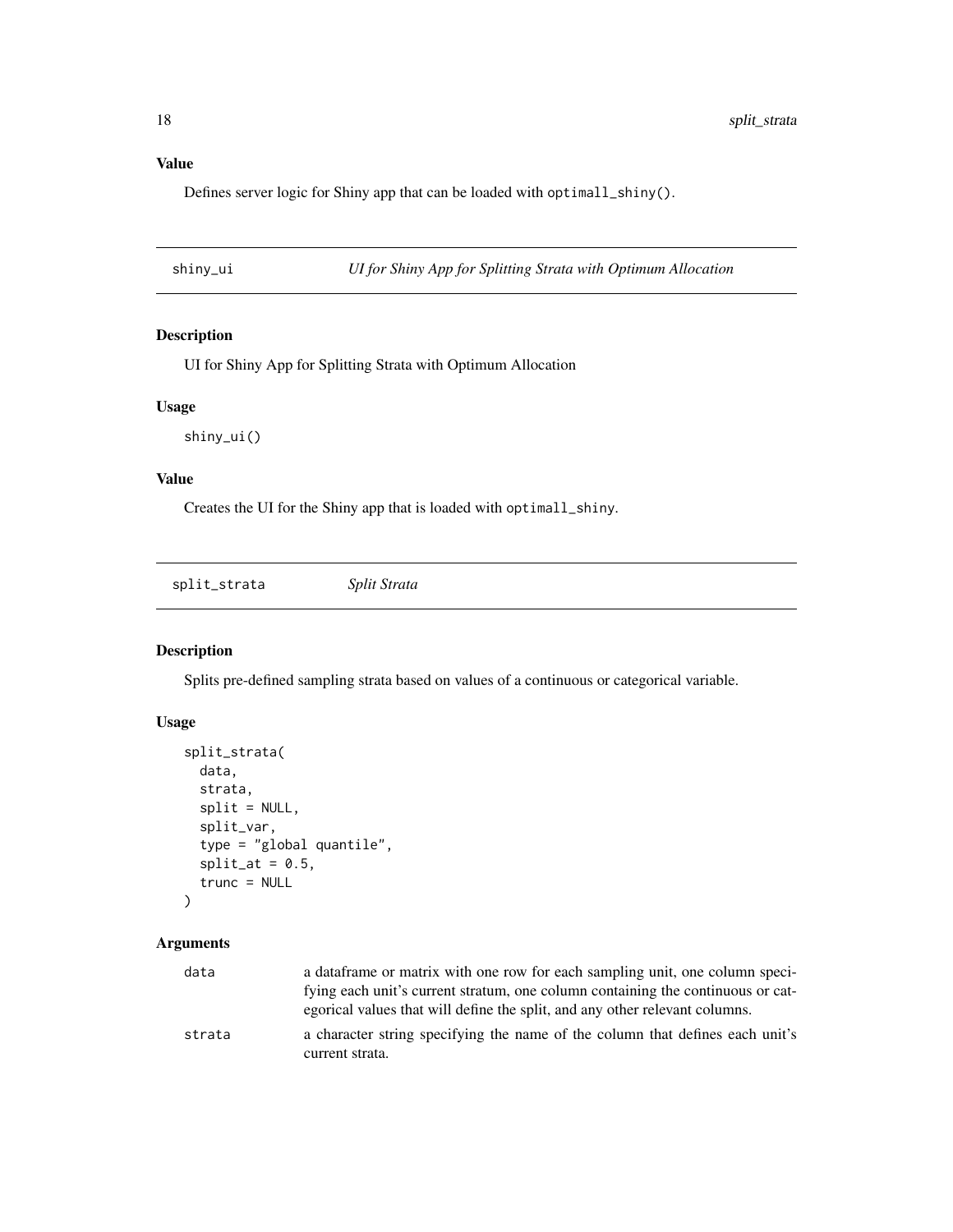| split     | the name of the stratum or strata to be split, exactly as they appear in strata.<br>Defaults to NULL, which indicates that all strata in strata will be split.                                                                                                                                                                                                                                                                                  |
|-----------|-------------------------------------------------------------------------------------------------------------------------------------------------------------------------------------------------------------------------------------------------------------------------------------------------------------------------------------------------------------------------------------------------------------------------------------------------|
| split_var | a character string specifying the name of the column that should be used to<br>define the strata splits.                                                                                                                                                                                                                                                                                                                                        |
| type      | a character string specifying how the function should interpret the split_at<br>argument. Must be one of:                                                                                                                                                                                                                                                                                                                                       |
|           | • "global quantile", the default, splits the strata at the quantiles specified<br>in split_at defined along the entire, unfiltered split_var column.                                                                                                                                                                                                                                                                                            |
|           | • "local quantile" splits the strata at the quantiles specified in split_at<br>defined along the filtered split_var column which only includes units in<br>the stratum being split.                                                                                                                                                                                                                                                             |
|           | • "value" splits the strata at the values specified in split_at along split_var<br>column.                                                                                                                                                                                                                                                                                                                                                      |
|           | • "categorical" splits the strata into two new strata, one that contains each<br>unit where split_var matches an input of split_at, and a second that<br>contains every other unit.                                                                                                                                                                                                                                                             |
| split_at  | the percentile, value, or name(s) which split_var should be split at. The inter-<br>pretation of this input depends on type. For "quantile" types, input must be<br>between 0 and 1. Defaults to 0.5 (median). For "categorical" type, the input<br>should be a vector of values or names in split_var that define the new stratum.                                                                                                             |
| trunc     | A numeric or character value specifying how the name of the split_var should<br>be truncated when naming the new strata. If numeric, the new strata name will<br>only include the first 'n' characters of the split_var name. If character, the<br>specified string will be used to name the new strata instead of the split_var<br>name. Defaults to NULL, which creates the new strata name using the entire<br>name of the split_var column. |

#### Details

For splits on continuous variables, the new strata are defined on left-open intervals. The only exception is the first interval, which must include the overall minimum value. The names of the newly created strata for a split generated from a continuous value are the split\_var column name with the range of values defining that stratum appended to the old strata name. For a categorical split, the new strata names are the split\_var column name appended to the 1/0 logical flag specifying whether the unit is in split at, all appended to the old strata name. If the split\_var column name is long, the user can specify a value for trunc to prevent the new strata names from being inconveniently long.

# Value

Returns the input dataframe with a new column named 'new\_strata' that holds the name of the stratum that each sample belongs to after the split. The column containing the previous strata names is retained and given the name "old\_strata".

#### Examples

x <- split\_strata(iris, "Sepal.Length",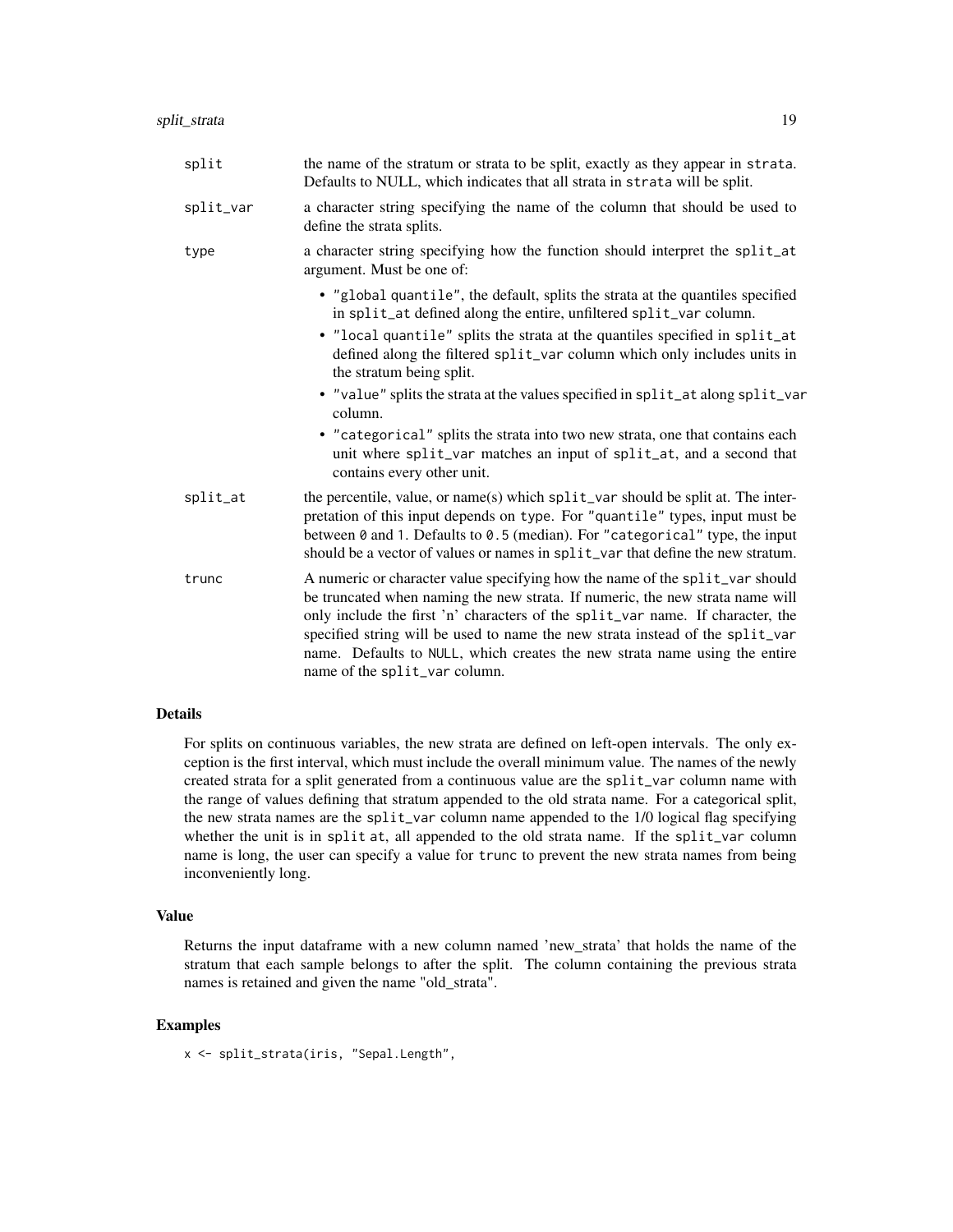```
strata = c("Species"),
  split = "setosa", split_var = "Sepal.Width",
  split_at = c(0.5), type = "global quantile"
)
# You can split at more than one quantile in one call.
# The above call splits the "setosa" stratum into three of equal size
x <- split_strata(iris, "Sepal.Length",
  strata = c("Species"),
  split = "setosa", split\_var = "Sepal.Width", split_at = c(0.33, 0.66),type = "local quantile"
\lambda# Manually select split values with type = "value"
x <- split_strata(iris, "Sepal.Length",
  strata = "Species",
  split = "setosa", split_var = "Sepal.Width",
  split_at = c(3.1, 3.8), type = "value")
# Perform a categorical split.
iris$strata <- rep(c(rep(1, times = 25), rep(0, times = 25)), times = 3)
x <- split_strata(iris, "Sepal.Length",
  strata = "strata",
  split = NULL, split_var = "Species",
  split_at = c("virginica", "versicolor"), type = "categorical"
)
# Splits each initial strata 1 and 2 into one stratum with "virginia"
# and "versicolor" species and one stratum with all of the other species
# not specified in the split_at argument.
```

```
summary, Multiwave-method
```
*Method for summary for class Multiwave*

# Description

Method for summary for class Multiwave

#### Usage

```
## S4 method for signature 'Multiwave'
summary(object)
```
#### Arguments

object object of class "Multiwave"

#### Value

Prints a summary of the specified multiwave object in the console.

<span id="page-19-0"></span>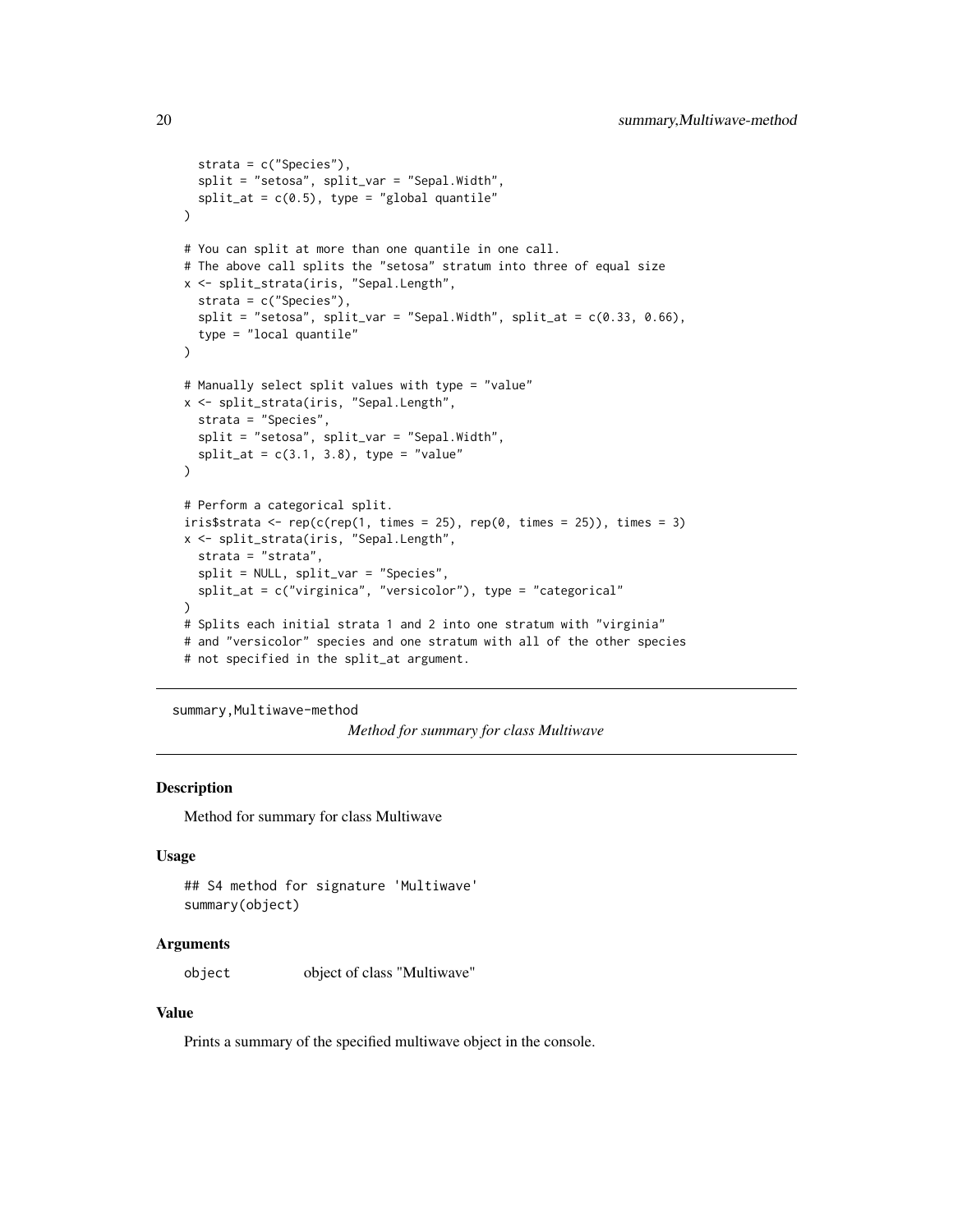<span id="page-20-0"></span>

optimall defines three S4 classes for organizing the multi-wave sampling workflow: Wave, Phase, and Multiwave. An object of class Multiwave holds metadata and a list of objects of class Phase, which in turn holds metadata and a list of objects of class Wave. These three object classes are used together to organize the workflow of multi-wave sampling designs.

### Slots

metadata A list containing the metadata for the wave.

design a dataframe specifying the design of the wave. Is often the output of allocate\_wave.

samples A character vector containing the ids of the units sampled in the wave.

sampled\_data A dataframe holding the data, with ids, *collected* in this wave of sampling

data A dataframe holding the updated full data set with all of the Phase 1 sampling units including the samples collected in this wave.